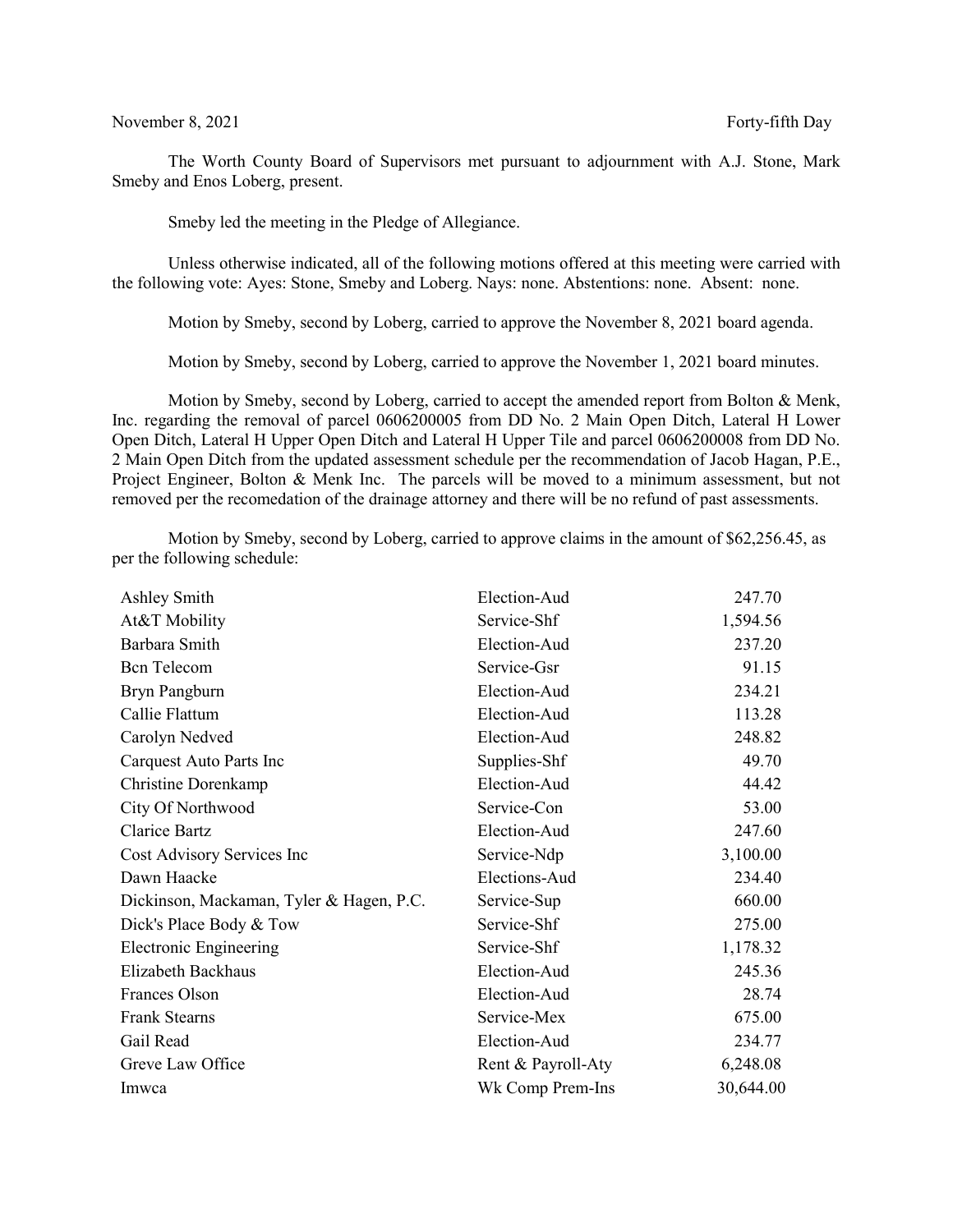| Jacob Hanson                      | Reimb-Trs              | 145.64    |  |
|-----------------------------------|------------------------|-----------|--|
| Janelle Johnson                   | Election-Aud           | 26.50     |  |
| Janice Hare                       | Election-Aud<br>221.94 |           |  |
| Jill M Ehrhardt                   | Election-Aud           | 198.75    |  |
| Joe's Collision & Performance Inc | Service-Shf            | 1,318.86  |  |
| John Wonsmos                      | Election-Aud           | 245.41    |  |
| <b>Judy Wonsmos</b>               | Elections-Aud          | 225.25    |  |
| Kathryn Brodersen                 | Election-Aud           | 244.29    |  |
| Kelly Hardware                    | Supplies-Gsr           | 182.35    |  |
| Kim Severson                      | Election-Aud           | 248.37    |  |
| Knudtson Automotive Service       | Service-Shf            | 2,282.72  |  |
| Lexisnexis                        | Service-Aty            | 177.00    |  |
| Linda Koschmeder                  | Election-Aud           | 245.36    |  |
| Mardene S. Lien                   | Election-Aud           | 245.41    |  |
| Matt Parrott/Storey Kenworthy     | Supplies-Aud           | 20.00     |  |
| Melinda Holden                    | Elections-Aud          | 239.25    |  |
| <b>Nelson Family Trust</b>        | Rent-Shf               | 300.00    |  |
| North Iowa Cooperative Elevator   | Supplies-Con           | 134.80    |  |
| Northstar Powersports & Marine    | Service-Con            | 209.99    |  |
| <b>Ram Systems</b>                | Service-Phd            | 720.00    |  |
| Reinhart Food Service Llc         | Supplies-Shf           | 538.61    |  |
| Richard Kilian                    | Election-Aud           | 245.36    |  |
| Ronald D. Miller                  | Election-Aud           | 245.41    |  |
| Sandra Holden                     | Election-Aud           | 225.25    |  |
| Sandra Trainer                    | Election-Aud           | 243.17    |  |
| Shanan Redinger                   | Elections-Aud          | 234.96    |  |
| Sue Hartwig                       | Election-Aud           | 233.09    |  |
| <b>Todd Rothove</b>               | Service-Con            | 1,065.00  |  |
| Val M. Brunsvold                  | Elections-Aud          | 26.50     |  |
| Verizon Wireless                  | Service-Ema            | 40.01     |  |
| Wex Bank                          | Service-Tra            | 1,879.34  |  |
| Winnebago Coop Telephone Assn     | Service-Gsr            | 2,962.55  |  |
|                                   | <b>Grand Total</b>     | 62,256.45 |  |

Motion by Loberg, second by Smeby, carried to approve the montly reports of the clerk of court and the sheriff.

Motion by Smeby, second by Loberg, carried to approve payroll eligibility verification for Julie Gangsei at \$13.50/hour as submitted by public health and salary change for Kevin Knudson to \$57,111.50 as submitted by the sheriff.

 Motion by Smeby, second by Loberg, carried to approve the change in the Class C Liquor License with Happy Time Resort, LLC as reported by the Iowa Alcoholic Beverages Division.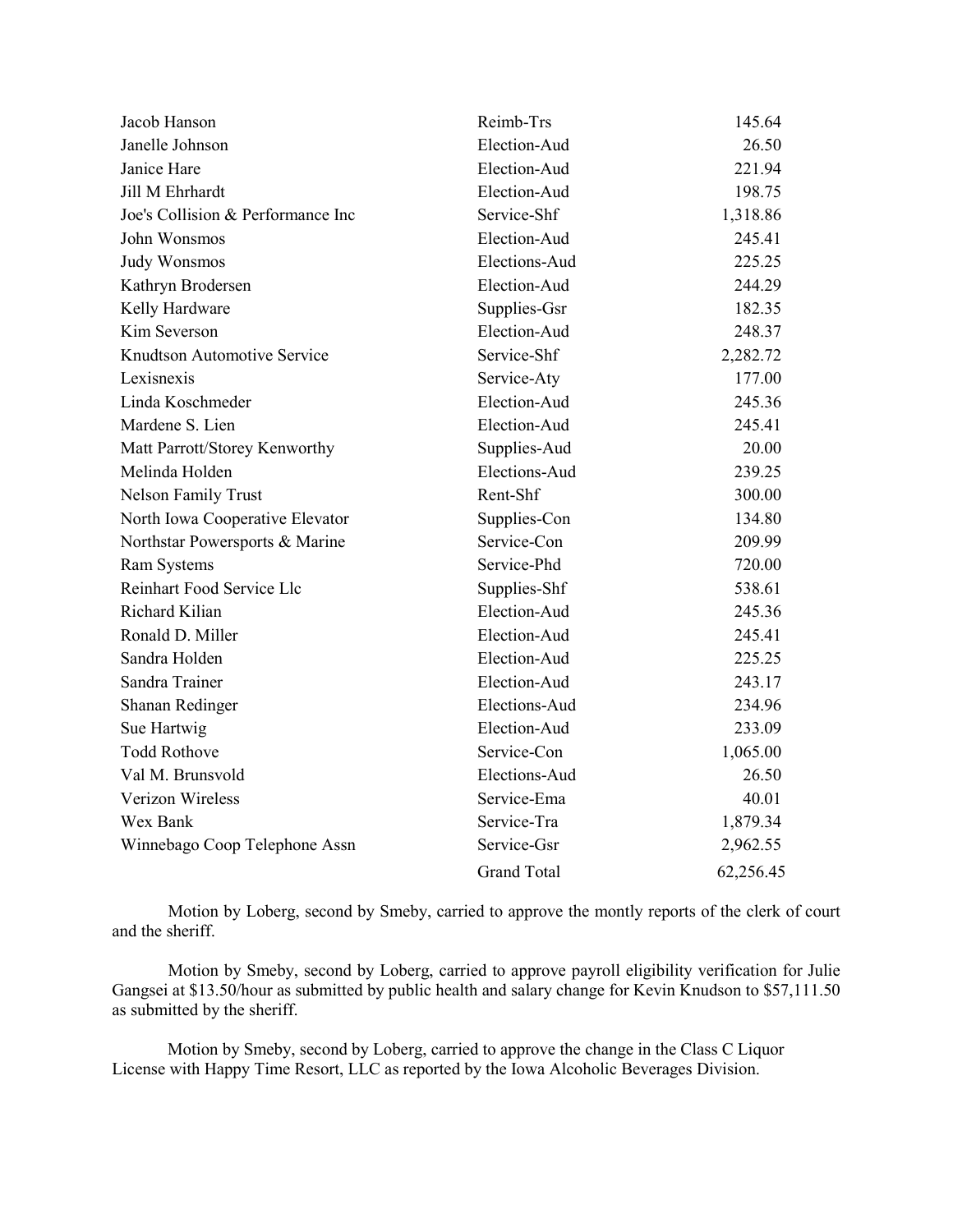Motion by Loberg, second by Smeby, carried to approve the 28E agreement between the I35/Hwy 105 Welcome Center Inc. and Worth County.

Motion by Smeby, second by Loberg, carried to approve:

### RESOLUTION #2021.11.08 28E Agreement Between Worth County and County Electronic Services System

Resolution #2021.11.08: Approving the attached proposed amendment to the Electronic Services System 28E agreement, as approved by the Iowa County Recorders Association Executive Board and by the ESS Coordinating Committee on October 4, 2021, and as executed by Deb Kupka, Tama County Recorder and Chair of the ESS Coordinating Committee on October 11, 2021, is hereby approved by the Worth County Board of Supervisors.

Original 28E Agreement filed as DOC#20052060 recorded on 8/29/2005 in the office of the Worth County Recorder, state of Iowa.

Adopted this  $8<sup>th</sup>$  day of November, 2021 with the vote thereon being as follows:

AYES: Stone, Smeby, Loberg ABSTAIN: N/A NAYS: N/A ABSENT/NOT VOTING: N/A

Worth County Board of Supervisors

Aaron Stone, Chairman Attest: Jacki A. Backhaus, Worth County Auditor

Chairperson, Aaron Stone recessed the regular session.

Motion by Smeby, second by Loberg, carried to open the public hearing for the FY21/22 Budget Amendment at 9:00 A.M. Auditor, Jacki Backhaus explained the amendment. Hearing was opened for public comment, but there was no comment.

Motion by Smeby, second by Loberg, carried to close the public hearing at 9:02 A.M.

Chairperson, Aaron Stone reconvened the regular session.

Motion by Loberg, second by Smeby, carried to approve Resolution 2021.11.08.02

## **RESOLUTION 2021.11.08.02 Amend Fiscal Year 2021/22 Worth County Budget**

**WHEREAS,** RESOLUTION #2021.11.08.02 Amends Fiscal Year 2021-2022 Worth County Budget as was published in official County newspapers (Northwood Anchor and Manly Junction Signal) October 27 & October 28, 2021, to authorize an amendment and appropriation of funds to the appropriate departments as specified;

**WHEREAS**, increase/decrease in revenues are: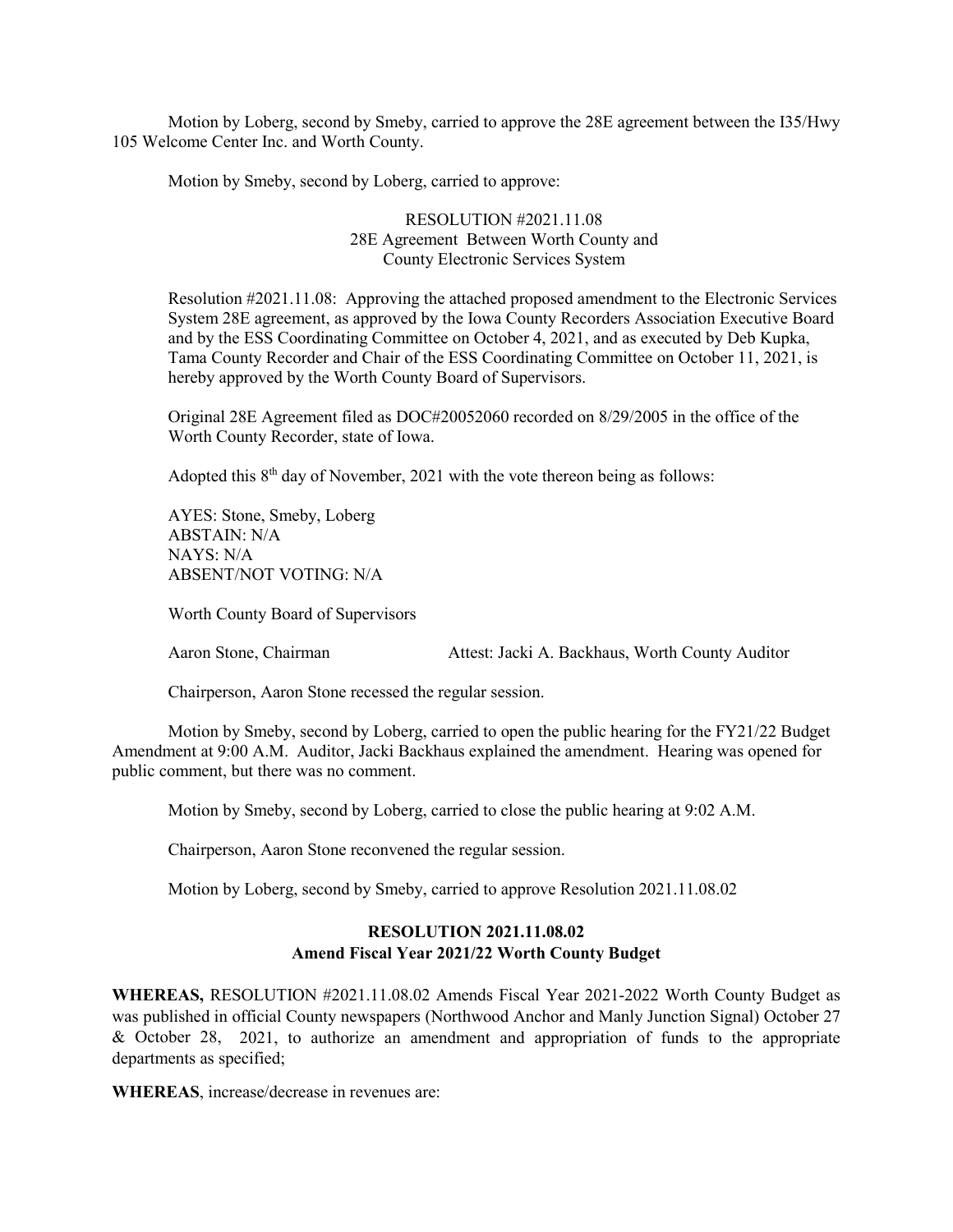| <b>Board of Supervisors</b> | <b>Legal &amp; Court-Related Services</b> | 0001-01-9000-000-42500 |           |
|-----------------------------|-------------------------------------------|------------------------|-----------|
|                             |                                           |                        | 15,000    |
| <b>Secondary Roads</b>      | <b>Roads</b>                              | 0020-20-0200-367-62100 |           |
|                             |                                           |                        | 3,800,000 |
| <b>Secondary Roads</b>      | <b>Safety Items</b>                       | 0020-20-7210-625-25200 | 5,000     |
| <b>Insurance</b>            | <b>Tort Liability Insurance</b>           | 0002-43-9200-000-46000 | 1,504     |
| <b>Insurance</b>            | <b>Workmens' Compensation</b>             | 0002-43-9210-000-46400 |           |
|                             | <b>Insurance</b>                          |                        | 50,000    |
| <b>Non-Departmental</b>     | <b>Planning &amp; Management Cons</b>     | 0014-64-6320-000-42900 | 7,500     |
| <b>Budgetary</b>            |                                           |                        |           |
| <b>Non-Departmental</b>     | <b>Gen Ob Bond Redempt-Windfarm</b>       | 0038-64-0100-000-51026 |           |
| <b>Budgetary</b>            |                                           |                        | 1,900,000 |
| <b>Non-Departmental</b>     | <b>Interest-Gen Ob Bond-Windfarm</b>      | 0038-64-0110-000-52026 |           |
| <b>Budgetary</b>            |                                           |                        | 20,000    |
| Non-Departmental            | <b>Fiscal Agent Fees-Windfarm TIF</b>     | 0038-64-0110-000-55026 | 750       |
| <b>Budgetary</b>            |                                           |                        |           |
| <b>Planning and Zoning</b>  | <b>Legal &amp; Court-Related Services</b> | 0011-72-6300-000-42500 |           |
|                             |                                           |                        | 10,000    |
| <b>Planning and Zoning</b>  | <b>Planning &amp; Management Cons</b>     | 0011-72-6300-000-42900 |           |
|                             |                                           |                        | 10,000    |
|                             |                                           |                        |           |
|                             |                                           |                        | 5,819,754 |

**WHEREAS**, increase/decrease in expenditures are:

**BE IT DULY ADOPTED** this 8<sup>th</sup> day of November, 2021, with the vote thereon being as follows:

AYES: Stone, Smeby and Loberg NAYS: None ABSENT: None

#### WORTH COUNTY BOARD OF SUPERVISORS

Aaron Stone, Chairperson Mark Smeby, Co-Chairperson Enos Loberg, Supervisor

ATTEST: Jacki A. Backhaus, Board Clerk and County Auditor

The board of Supervisors proceeded to canvass the results of the votes of the 2021 City/School Election.

Motion by Smeby, second by Loberg, carried to approve Resolution #2021.11.08.03

## **RESOLUTION 2021.11.08.03 – CERTIFICATION (CANVASS) OF WORTH COUNTY ELECTION RESULTS, COMBINED CITY-SCHOOL ELECTION**

WHEREAS, the CITY-SCHOOL ELECTION was held as prescribed by law on November 2, 2021, and